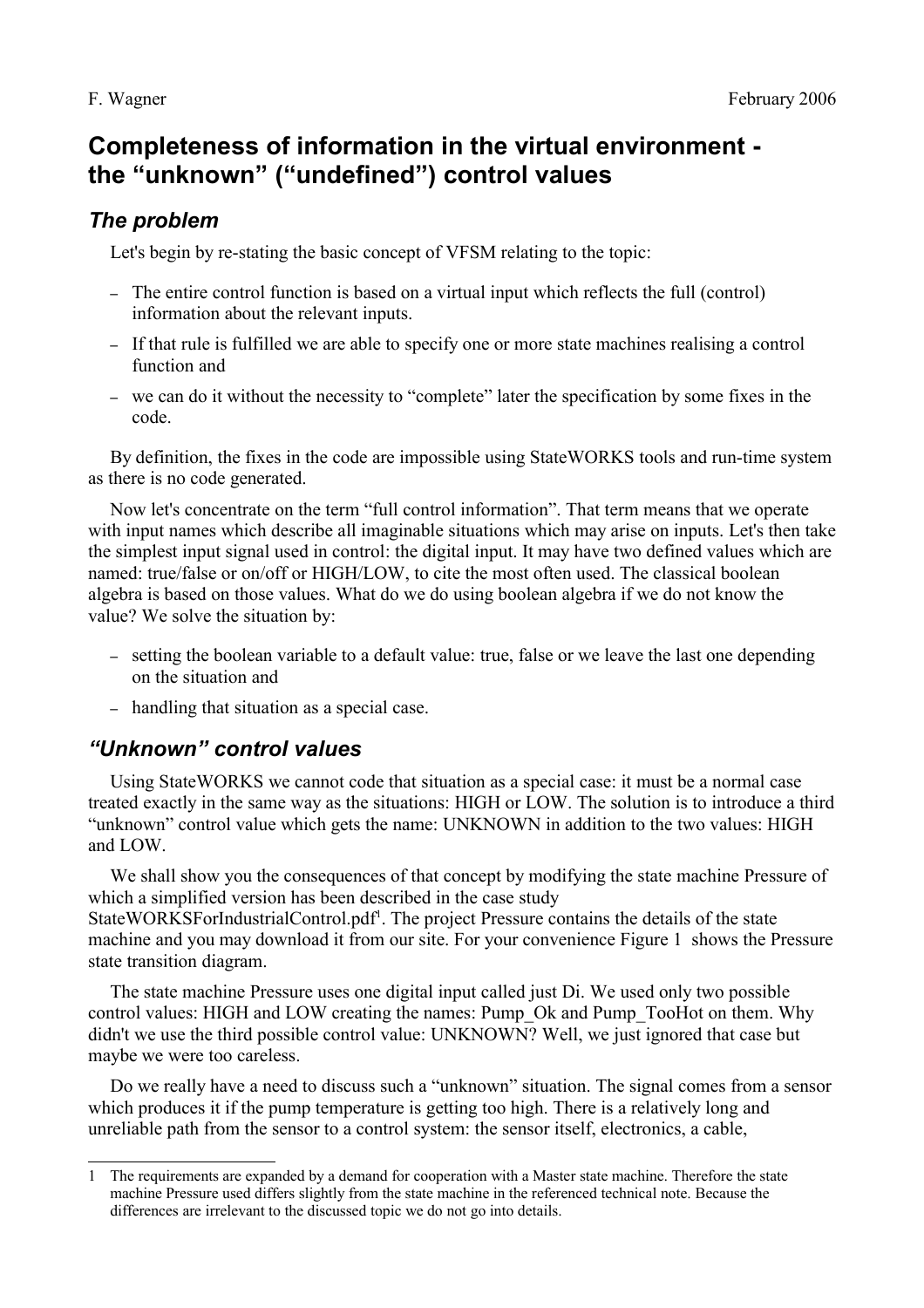connectors. So, the probability that something goes wrong can not be neglected. What will happen in case of a malfunction in the system? Well, this situation is ignored, the system does not know about it. A good design should provide means to supply information about any erroneous situation. If it is the case we can use the control value UNKNOWN. Let's do it! So, we define a name Pump\_Unknown. (A better name might be Pump\_Status\_Unknown, in fact.) That's easy but how can we use it in the state machine specification?



<span id="page-1-0"></span>*Figure 1 Pressure: the state transition diagram*

First of all we have to extend the requirements specifying what is expected from the control system if the signal from the Pump temperature sensor is not delivered any more: We decide that *an alarm should be issued and the system should be given a chance to repair that situation* (maybe it will work if we touch or shake the connector).

We need:

- An additional Input name on the UNKNOWN control value of the digital input Di. Let's call it Pump\_Unknown.
- An alarm. Let's call it Al\_PumpUnknown specifying Output names on Coming and Going.
- A timer to delay the transition to the state Idle. For sake of simplicity we use the existing timer instead of introducing a new one.

How to implement the control? If we think about it we will see several solutions; most of them are erroneous. We could analyse some, at the first glance, "obvious" but after more thorough analysis erroneous, solutions. Eventually, one would probably decide to add two additional states: Pump\_UnknownStart and Pump\_UnknownReg. That solution has been implemented in the project Pressure1. [Figure 3](#page-3-0) shows the Pressure1 state transition diagram.

We have showed you a direct use of the "unknown" control value. Also an indirect use of that value make sense sometimes. This is useful and required in situations when you have in the same state transition or action conditions using both digital control values: HIGH and LOW. How to ignore them, so that the conditions where those values are used cannot be fulfilled? The answer is: the existence of the "unknown" control values solves automatically the problem.

#### *"Undefined" control values*

Which inputs (in other words, objects in the RTDB) should have the "unknown" control values?

The answer is: all inputs which are not reliable, i.e. inputs that are generated outside the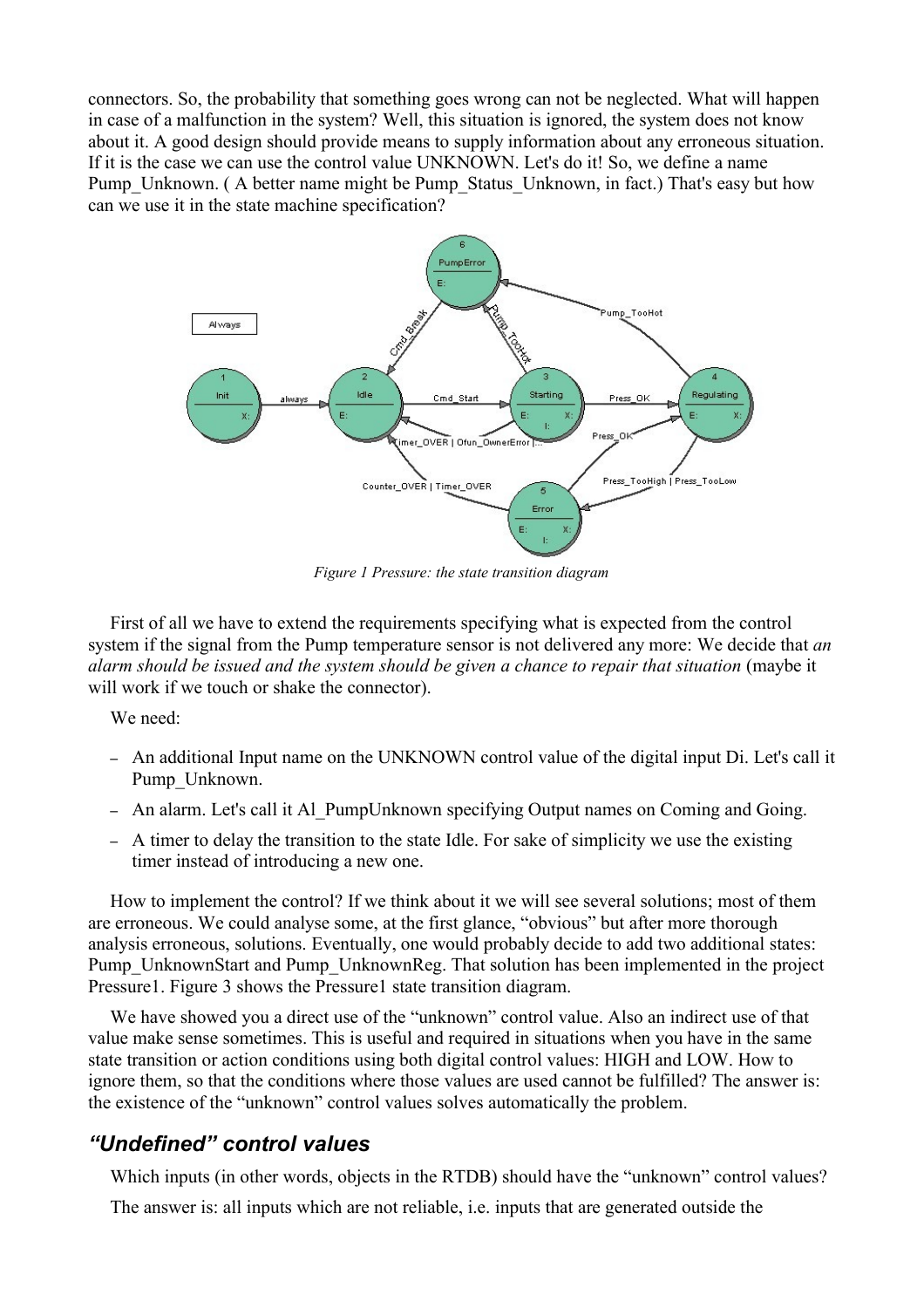computer. It would not make much sense to define for instance an "unknown" value for a timer. If a timer does not work it is a programming error and not a control information: we do not control software bugs!

To expand the idea of "unknown" ("undefined") control values we would like to discuss now the "unknown" control value of a parameter. In that case we gave it the name UNDEF believing that it expresses a bit better its meaning: the parameter value has been not properly defined. It may happen if the parameter should be loaded from a file but the file does not exist (because we deleted it, for instance, by mistake).

The PAR object is used to store data but it exhibits also some behaviour as described by the state transition diagram in [Figure 2.](#page-2-0)



<span id="page-2-0"></span>*Figure 2 The state transition diagram for the PAR object*

Let's assume that while starting the system the object PAR is created and initialised to a state UNDEF. This state signals that the PAR data equals the default value specified in the project.

*Now imagine that we wanted the required pressure value to be taken from a file, otherwise the system should wait for a while. When the timer elapses the system should generate an alarm that the Pressure value is not correct and continue to wait until the parameter data changes.*

In the project Pressure the required pressure value is defined by the object Par:RequiredPressure. We use already in the state machine Pressure the changes of that object to trigger the call of the output function calculating the Pressure limits for the Swip object. If in the start-up phase the data is loaded from a file to the Par:RequiredPressure (for instance in the I/O unit) the state of the object will change to CHANGED and if it is used immediately to DEF.

The possible implementation requires:

- An additional Input name on UNDEF control value of the parameter Par (object Par:RequiredPressure). Alternatively, instead of using the UNDEF control value we may do it indirectly using the DEF control value which we have called RequiredPressure\_DEF (the reason for this decision can be seen by studying the state ParUndef in the project).
- An alarm. Let's call it Al\_ReqPressureUndef\_Coming specifying Output names on Coming and Going.
- A timer to delay the transition to the state Idle. Let's call it TiInit..
- an additional state ParUndef.

[Figure 3](#page-3-0) shows the state transition diagram of the state machine Pressure1 with changes reflecting both discussed extensions: the use of the control value UNKNOWN for the digital input